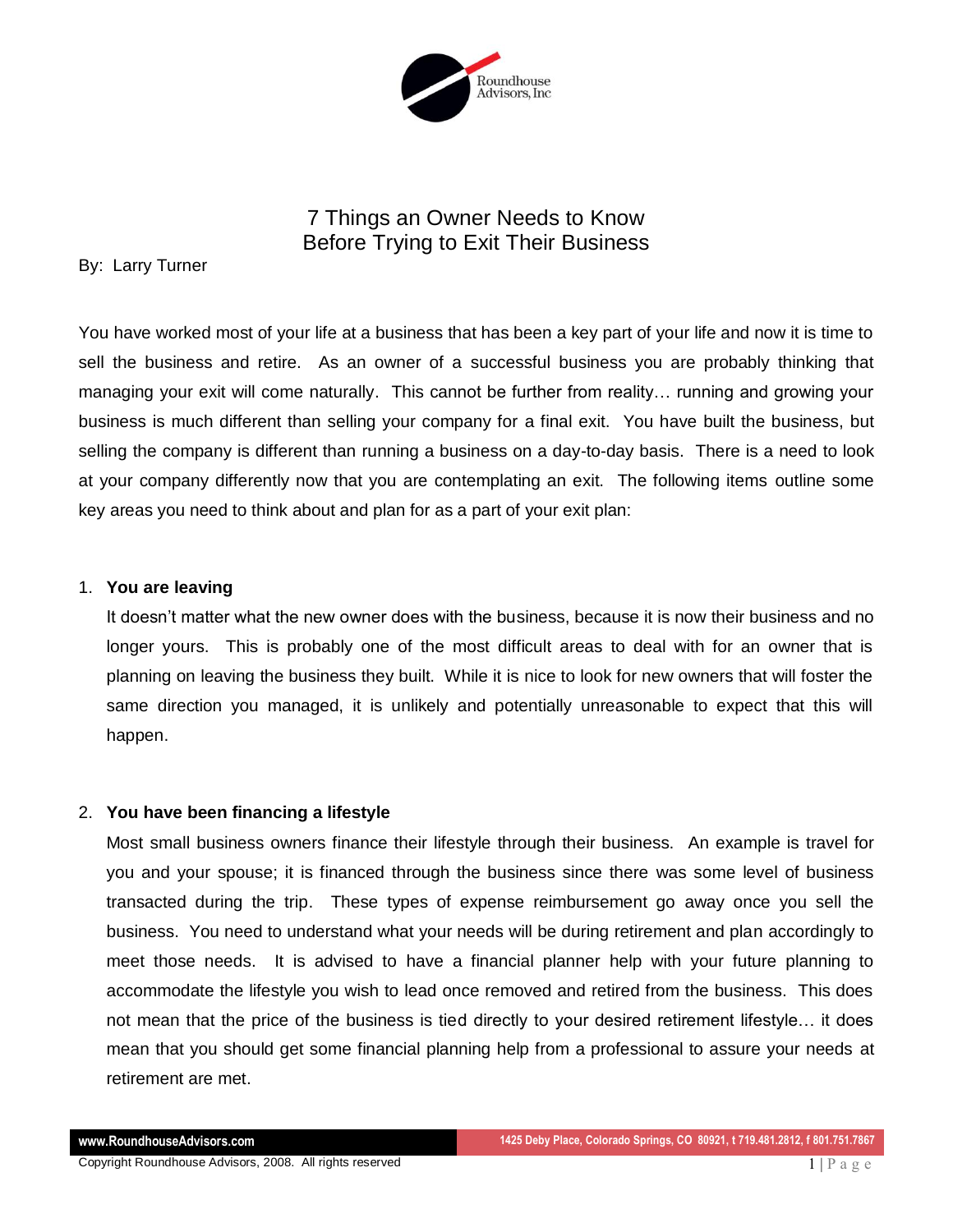

#### 3. **Your business is not worth as much as you think**

Many small business owners place too high a price on their business. Many times it is because they lack the knowledge of valuation techniques and in almost all cases it includes some level of emotional value attached to the business. You need to be prepared for offers to come in significantly lower than what you believe the company is worth. In preparation you can contact an outside firm to help you understand what valuation methods may be used to understand what price range can be expected once you start negotiations.

### 4. **Do you really want to leave?**

When it comes right down to accepting an offer and turning over the keys to your company... are you ready? The company has been a large component of your self-image for many years and many times there is a realization at some point during the transaction that the company will be gone. Sure… the headaches are gone and the day-to-day grind is gone, but so is the business. You need to be aware of this and be completely ready to hand the keys of the business over to a new owner.

#### 5. **Demands cost you money**

Any demand you put onto the buyer of the business will at a minimum cost you money in the deal and in some cases kill the deal. An honorable focus for your exit is to make sure the buyer keeps the jobs in the plant that you built as opposed to sending some/all of the production off-shore. In making this type of a stipulation you are limiting the buyers that may otherwise be interested in purchasing your company and it also will cost you something in the final negotiation.

#### 6. **Buyers have their own interest to protect**

The buyer has a plan for your business and that is what they will be focusing on during the acquisition process. This might be a consolidation with another company, or it could be to reduce costs by outsourcing some of the activities that are in the business today. The buyer may also have more acquisition experience than you, as well as their legal staffs may be savvier than the business attorney you have used for years. An attorney with merger and acquisition experience can help you explore alternative structures to the sale, and those that provide the most protection for you as well as maximizing the return from the sale.